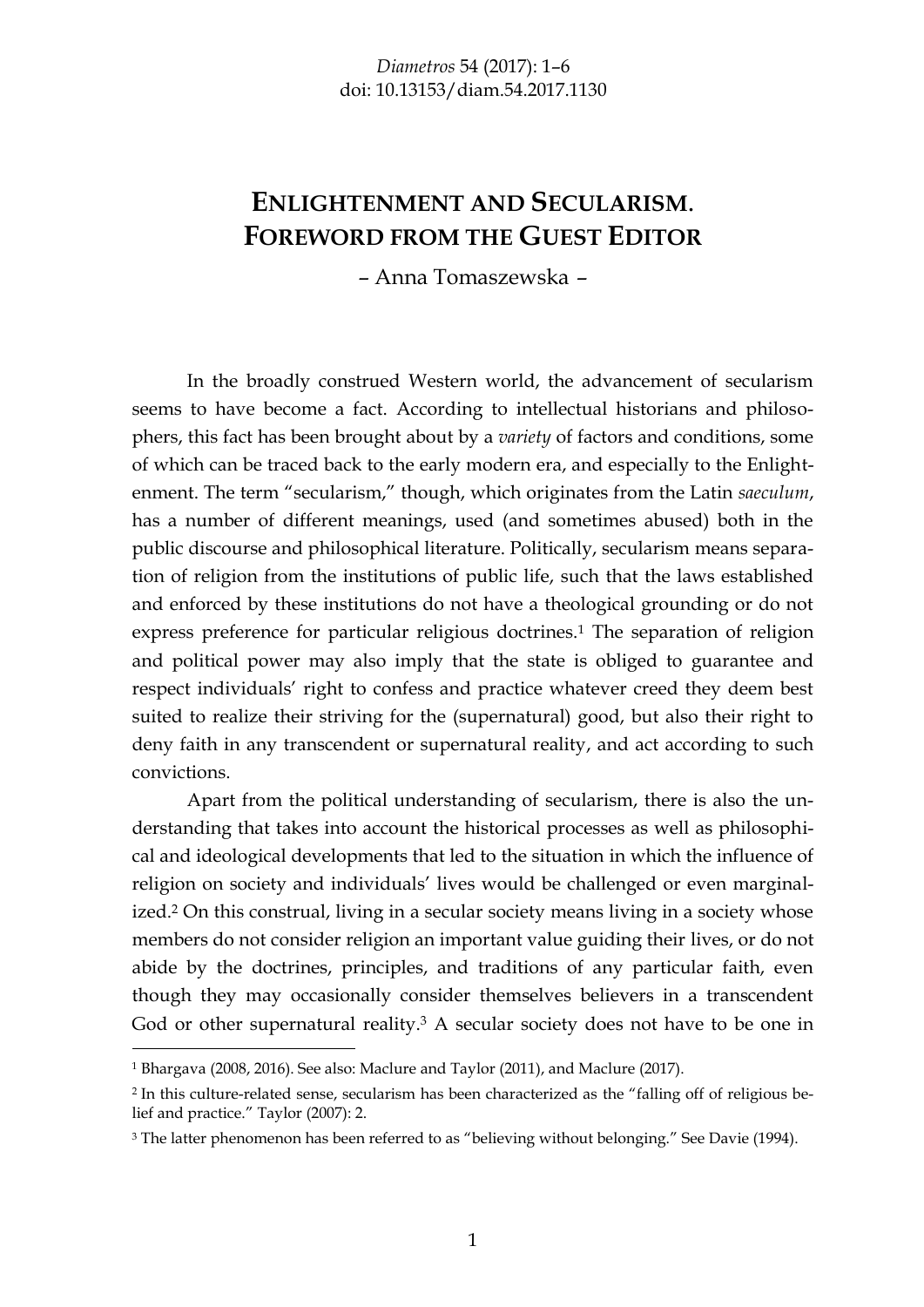which everyone is atheist; rather, as Charles Taylor has pointed out, it is one in which being a consistent believer has become problematic.<sup>4</sup> Without certain historical and philosophical developments – such as the Protestant Reformation, the  $17<sup>th</sup>$ -century wars of religion, the attempts at rationalizing revealed religion by radical reformers or enlighteners, the Enlightenment criticism of religious institutions, pleas for religious toleration and freedom of thought and speech, and the French Revolution (to name but a few) – religion would most probably have a different role to play in our social imaginary nowadays.

It should be emphasised, though, that secularism does not have to be conceived of as inimical to religion. Within what Taylor has called an "immanent frame" – which provides a context for understanding human existence and social practice without relating them to a transcendent order<sup>5</sup> – there is a possibility of an open perspective in which faith can play a due role in individuals' lives. Still, this means that faith is one among many options in our culture nowadays, and the choice to stay in (a particular) faith requires justification. But, in political terms, secularism can as much as support religion in that it guarantees, apart from the separation of religious institutions and political power, freedom to exercise one's beliefs, and protects freedom of conscience. In an essay written by Taylor together with Jocelyn Maclure, *Secularism and Freedom of Conscience*, this kind of secularism – marked by the state's readiness to grant accommodations to citizens whenever a conflict between convictions of conscience and legal requirements occurs – is called "pluralist liberal" and opposed to the "republican" kind of secularism aiming at the relegation of religion from the public sphere.<sup>6</sup>

Finally, and perhaps most controversially, secularism and religion may even go hand in hand: this can at least be the case, according to some authors, with Christianity – to the extent that certain values foundational for a secular and liberal state originate from it. In a sense, the Christian religion can be regarded as providing an ideological basis to a secular state, for example by promoting free will and moral choice, and the conception of human beings as individual persons;<sup>7</sup> or as encouraging the development towards secularism by allowing of the ration-

-

<sup>4</sup> This observation Taylor has encapsulated in the following question: "Why is it so hard to believe in God in (many milieux of) the modern West, while in 1500 it was virtually impossible not to?" Taylor (2007): 539.

<sup>5</sup> See ibidem: 543.

<sup>6</sup> For the distinction between the pluralist liberal and the republican kinds of secularism see Maclure and Taylor (2011): 27. On the need for accommodations related to religious diversity and minorities see also Nussbaum (2012).

<sup>7</sup> See, e.g., Siedentop (2014); Smith (2017); for a discussion of this view see Barnat (2017).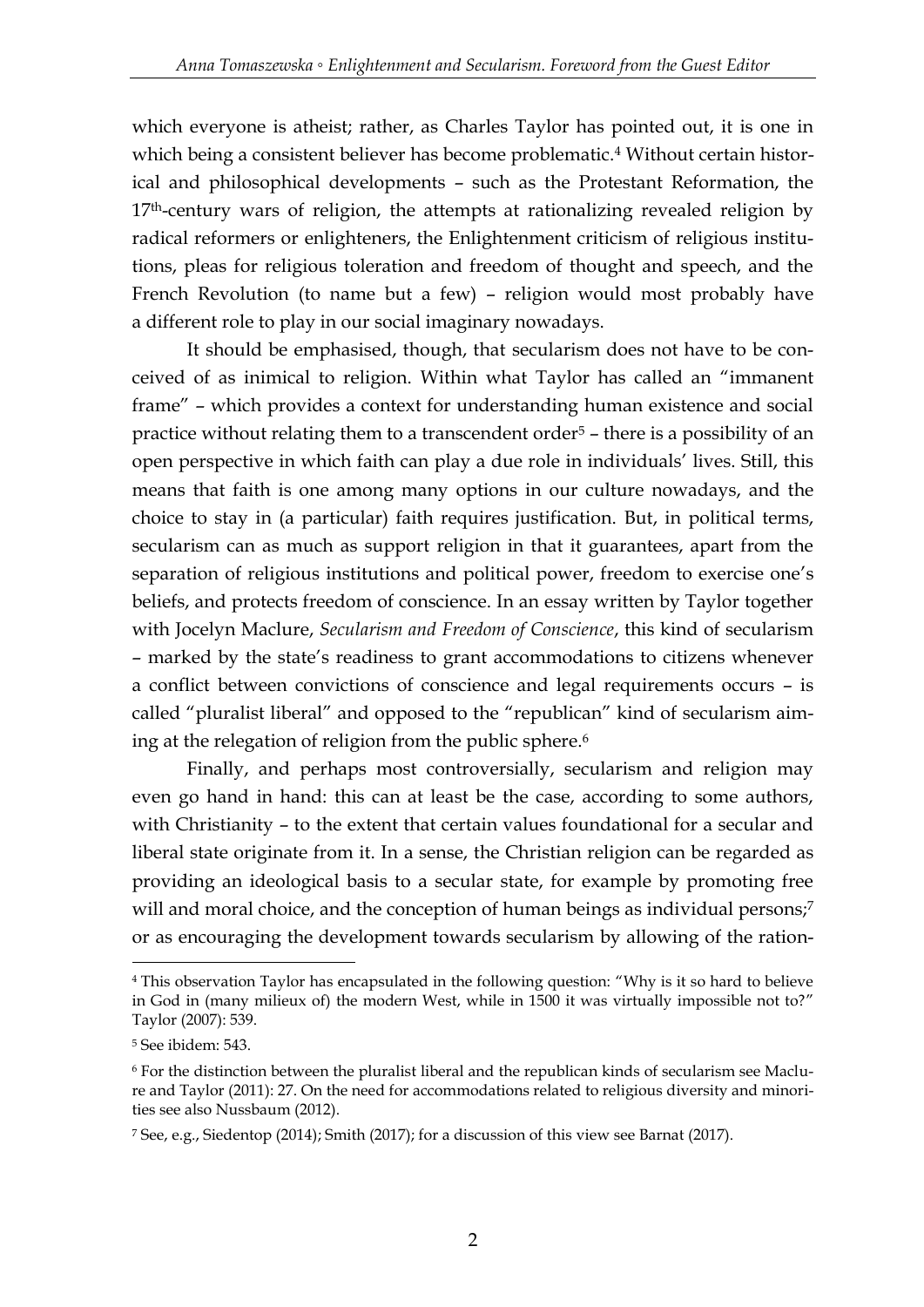alization of its own moral doctrines: a process to which 18th-century thinkers, including Immanuel Kant, have significantly contributed.<sup>8</sup>

The articles collected in this special issue explore, in an original way, the intricate relations between secularism, in the diverse meanings of the term, and Enlightenment. This is not to say that the link between Enlightenment and secularism is self-evident: some have argued that attributing a secularizing tendency to the intellectual developments witnessed in the "age of reason" is anachronistic and manifests an attempt to interpret history from the point of view of only one among many competitive philosophical-historical stances,<sup>9</sup> and others have claimed that this tendency was characteristic of the "radical" as opposed to the "moderate" current of the Enlightenment thought.<sup>10</sup> However, what seems rather undisputed is the fact that particularly in the Enlightenment religion, as well as the relations between the divine and the political, became one of the key problems widely debated by the intellectuals and leading thinkers of the era. This volume offers a closer look at some of these debates which continue to bear much relevance to contemporary issues.

Accordingly, Sorin Baiasu offers an argument in support of a limited version of political secularism – understood in terms of the separation between religion and the state – that can be derived from the writings of Kant, by many scholars considered a "founding father" of secularism. The argument is based on an epistemic distinction between political and religious claims, which states that we can have moral (practical) but not religious cognition. Whereas, on Kantian tenets, faith may rest at most on subjectively sufficient grounds, knowledge – also that which pertains to our moral obligations - requires objectively sufficient justifications. Since religious claims cannot be considered knowledge claims, they cannot be held universally true, and this, one can surmise, would open up a space for a plurality of different creeds within a political community, thus for religious pluralism.

Relatedly, Mehmet Ruhi Demiray discusses Kant's model of the relations between law, ethics, and religion against a background of the debate on whether religion can provide reasons for political-legal norms, in which two approaches prevail: austere secularism, on the one hand, and integrationism, on the other. On the basis of *Religion within the Boundaries of Mere Reason*, Demiray argues that,

-

<sup>8</sup> On different aspects of rationalizing the Christian faith see, e.g., Jacob (2014); Krop (2017); Hunter (2005).

<sup>9</sup> This claim has been forcefully argued in Hunter (2015).

<sup>10</sup> See, e.g., Israel (2006).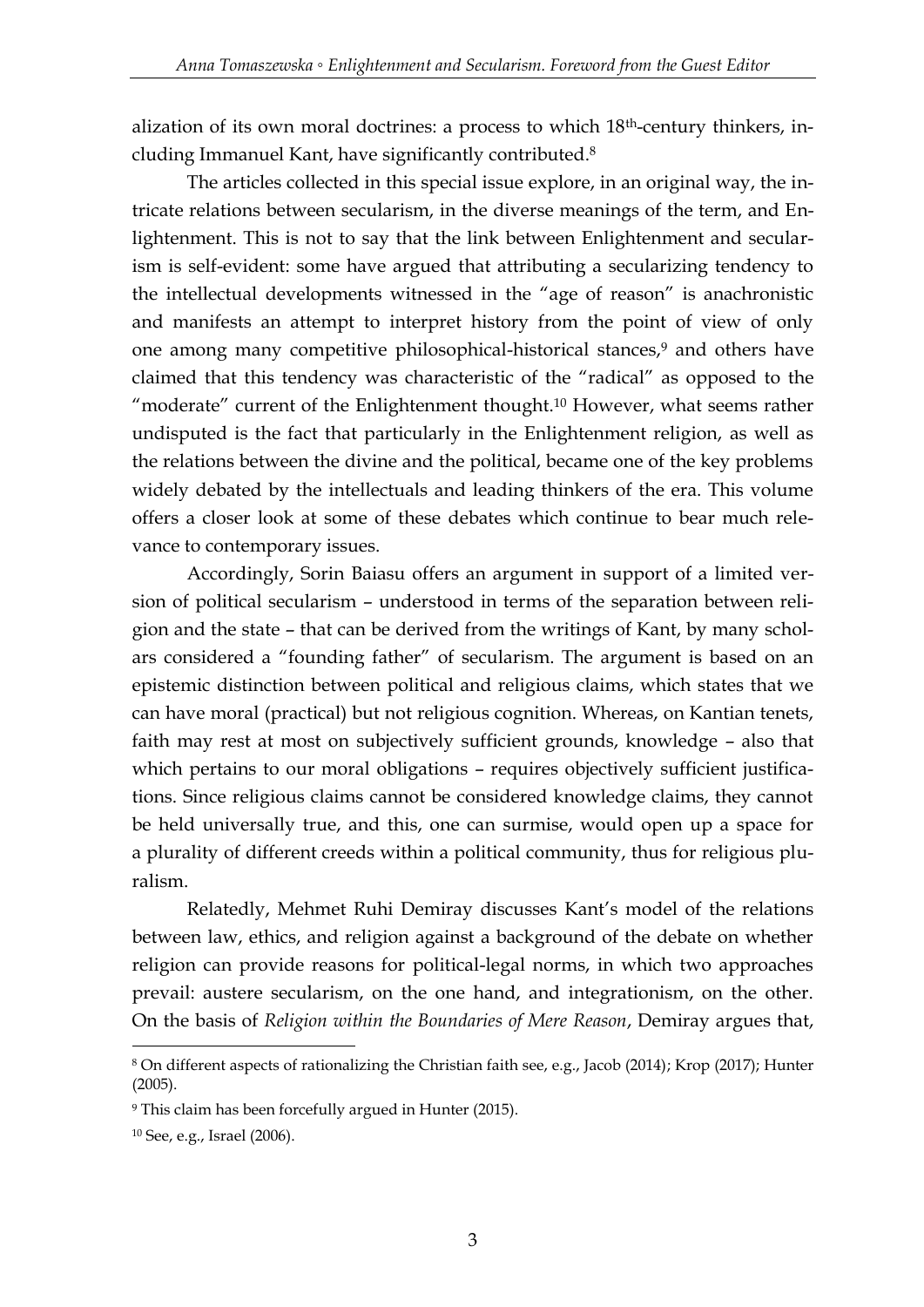on Kant's position, both the separation between religion and the state and the public significance of religion can be vindicated. Kant's argument for secularism is based on his recognition of the differences between ethical and political community: the authority of the former is binding only for those who consent to it, the latter can use coercion against those who do not obey its laws. According to Kant, we have a duty to join the ethical community, and this assumes the form of a "visible church." Thus, it is the church that provides a way to "insert" morality into the world. On this reading, religion, with its institutions, endows the ethical community with a public character and so with the state it should create a "tandem."

Hasse Hämäläinen's contribution also deals with ethics; it discusses the critique of "religious moral teaching" – a teaching outdated and incompatible with the modern science – advanced by the 18th-century French *philosophes*: J.J. Rousseau, D. Diderot, J.C. Helvétius, and P.H. Thiry, Baron d'Holbach. In particular, Hämäläinen claims that from the works of d'Holbach one can derive a model of a non-theistic ethics with materialist underpinnings, which does not imply psychological hedonism, and thereby he undermines the dominant interpretation of the French thinker. On this reading, d'Holbach's moral theory offers a secular justification of virtue which becomes grounded in the human striving for self- -preservation, rather than in the desire of pleasure. In this light, d'Holbach can be considered an advocate of virtuous egoism.

Returning to Kant, Stephen Palmquist focuses on the Third Piece of *Religion within the Boundaries of Mere Reason* (which he renders as *Religion within the Bounds of Bare Reason*). On Palmquist's reading, Kant's views on the relation between religion and politics result in the model of a "non-coercive theocracy." It is a theocracy since the ethical community – which human beings working towards their moral improvement have a duty to join – can become real only insofar as it assumes the form of a church (or a religious organization). It is non-coercive since, by definition, morality cannot be externally imposed. In this way, Kant's model of theocracy differs from the historical forms of theocracy, such as the ancient Jewish state. Moreover, by comparing the church to a family, whose members are bound together by the law of love and thus treat one another as equals, Kant sketches a picture of an ethical community which, unlike a political community, has the potential to realize the good on earth.

Aaron Szymkowiak contributes an analysis of the views of David Hume on religion who, despite enjoying a reputation of an atheist and critic of religion, supported the policy of church establishment. One of the explanations of Hume's surprising position is that he perceived the established church as a means of containing religious fanaticism (enthusiasm). Szymkowiak compares Hume's position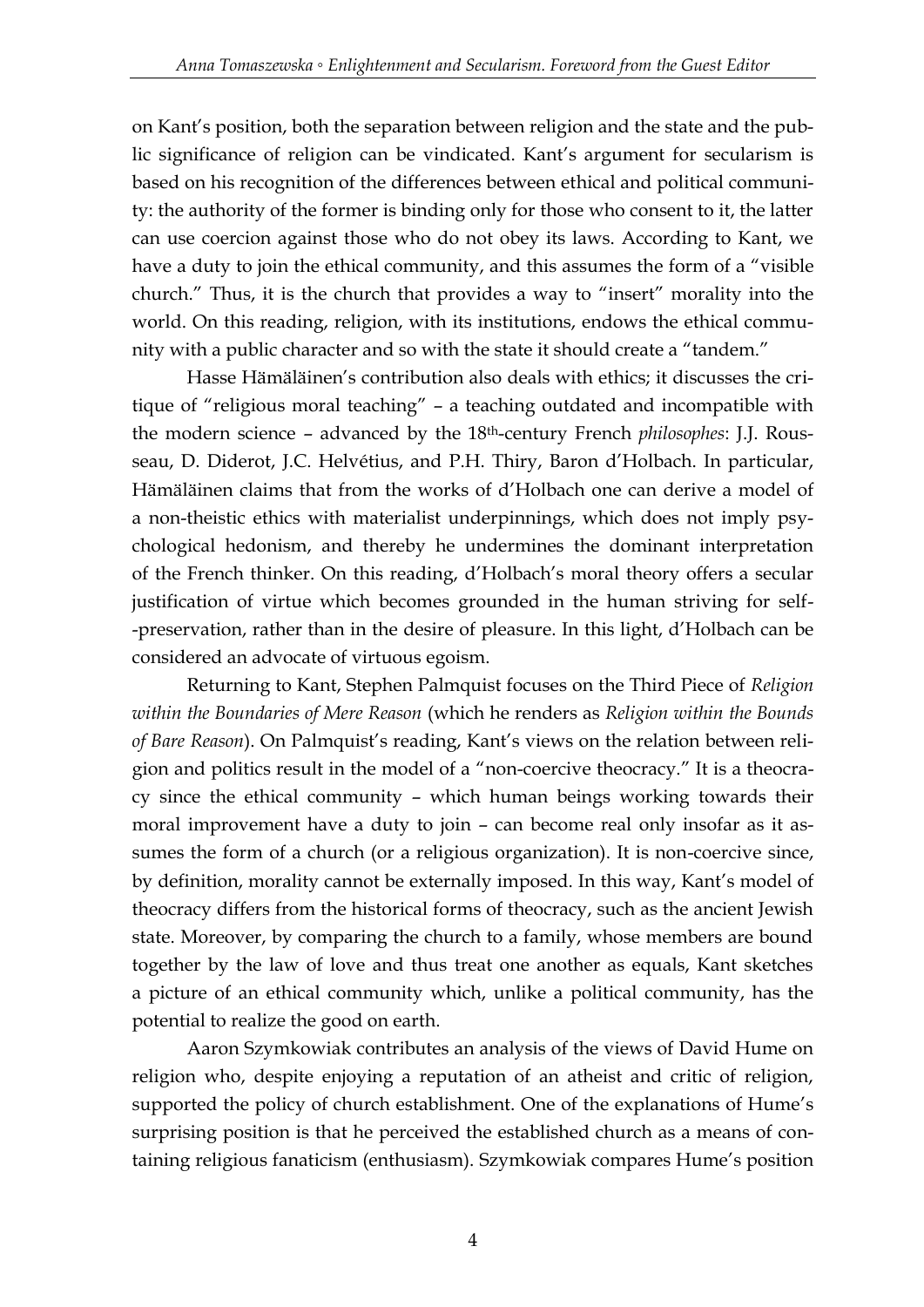with that of Adam Smith, Hume's critic. Smith advocates religious liberty as he believes that the free "market of sects," i.e. competition between different denominations, provides a better means of managing enthusiasm, a development which, as Szymkowiak notes, would constitute a stage in the process of the secularization of society.

The article by Geert Van Eekert deals with an issue that is closely linked to secularism and the values it promotes – such as the liberty of conscience and religious toleration – namely, freedom of speech. Featuring early modern conceptions of free speech (by J. Locke, B. Spinoza, and J.S. Mill), and especially the Kantian account of the public use of reason, Van Eekert draws a distinction between the Enlightenment idea of free speech and the contemporary individualistic idea of free self-expression. The crucial difference between them consists in the fact that whereas the early modern and Enlightenment accounts construed free speech as a means to develop or defend a common good or value, e.g. truth, safety, justice, peace, democracy, etc., nowadays the aim of free speech is to enable an individual to be "fully oneself." Thus, it seems that we have departed from Kant's understanding of freedom of thought as grounded in the recognition that reason constitutes the "touchstone of truth" – insofar as it allows that its tenets be reflected upon and criticized, which, according to Van Eekert, should engage a community of rational individuals.<sup>11</sup>

## **References**

-

Barnat D. (2017), "A Variety of Moral Sources in a Secular Age," *Diametros* 54: 161–173.

- Bhargava R. (2008), *Political Secularism: Why It Is Needed and What Can Be Learnt from its Indian Version*, [in:] *Secularism, Religion and Multicultural Citizenship*, G.B. Levey, T. Modood (eds.), Cambridge University Press, New York: 82–109.
- Bhargava R. (2016), *Is European Secularism Secular Enough?* [in:] *Religion, Secularism, and Constitutional Democracy*, J.L. Cohen, C. Laborde (eds.), Columbia University Press, New York: 157–181.
- Davie G. (1994), *Religion in Britain since 1945: Believing without Belonging*, Basil Blackwell, Oxford.
- Hunter I. (2005), "Kant's *Religion* and Prussian Religious Policy," *Modern Intellectual History* 2 (1): 1–27.
- Hunter I. (2015), "Secularization: The Birth of a Modern Combat Concept," *Modern Intellectual History* 12 (1): 1–32.

<sup>11</sup> The editorial work on this issue of *Diametros* was financed by a grant of the Ministry of Science and Higher Education in Poland: *National Programme for the Development of Humanities* (no. 0177/NNPRH4/HH3b/883/22016).